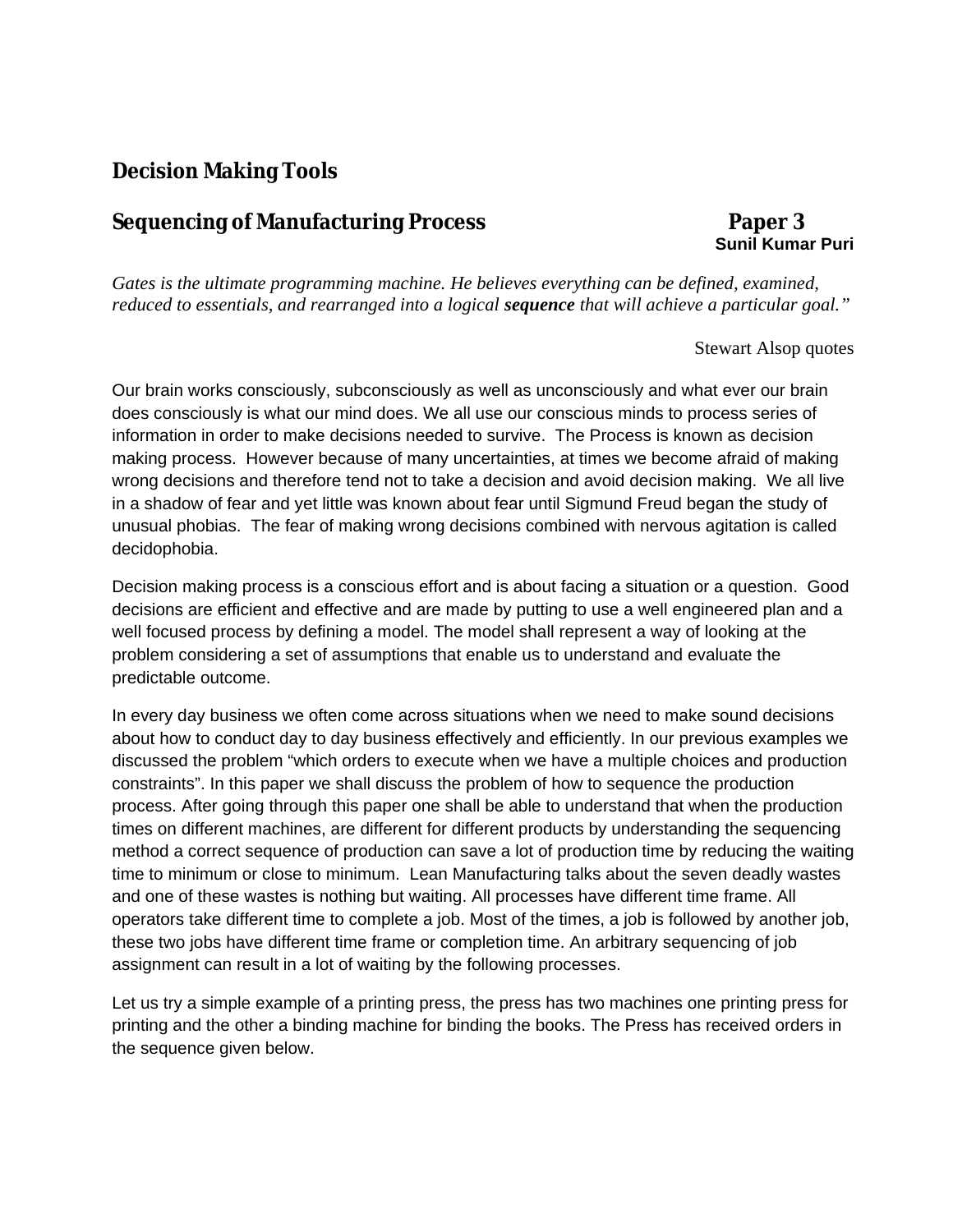| S. No.         | <b>Printing Time</b> | <b>Binding Time</b> |
|----------------|----------------------|---------------------|
|                | 20 Days              | 25 Days             |
| $\overline{2}$ | 90 Days              | 60 Days             |
| 3              | 80 Days              | 75 Days             |
| $\overline{4}$ | 20 Days              | 30 Days             |
| 5              | 120 Days             | 90 Days             |
| 6              | 15 Days              | 35 Days             |
|                | 65 Days              | 50 Days             |

If the printer would work on first come first served basis the Calculation of processing time can be calculated as.

|       |     | Printing         |     | <b>Binding</b>  | Time Idle for     | <b>Idle Time</b> |
|-------|-----|------------------|-----|-----------------|-------------------|------------------|
| S. No | In. | Out              | In. | Out             | <b>Binding Mc</b> | for Books        |
|       | 0   | $20(0+20)$       | 20  | $45(20+25)$     |                   |                  |
| 2     | 20  | $110(20+90)$     | 110 | $170(110+60)$   | 65                |                  |
| 3     | 110 | $190(110+80)$    | 190 | $265(190 + 75)$ | 20                |                  |
| 4     | 190 | $210(190+20)$    | 210 | $295(265+30)$   |                   | 55               |
| 5     | 210 | $330(210 + 120)$ | 330 | $410(330+90)$   | 35                |                  |
| 6     | 330 | $345(330+15)$    | 345 | 445 (410+35)    |                   | 65               |
|       | 345 | $410(345+65)$    | 410 | $495(445+50)$   |                   | 35               |
|       |     |                  |     |                 | 120               | 155              |

From the above example it is clear that for 120 days there was no work for the Binding Machine and for 155 days the books were lying waiting for their turn to get bound.

Correct sequencing may not eliminate the waiting time but will definitely reduce it to bare minimum making the working efficient. Many heuristic methods have been proposed for it.

Johnson's Rule is a technique that can be used to minimise the completion time for a group of jobs that are to be processed on two machines or at two successive work centres. The Objectives of the Johnson's Rule are:

- To minimise the processing time for sequencing a group of jobs through two work centres.
- To minimise the total idle times on the machines.
- To minimise the flow time from the beginning of the first job until the finish of the last job.

In order for the technique to be used, following conditions must be satisfied:

- Job time(including setup and processing) must be known and constant for each job at each work centre.
- Job times must be independent of the job sequence.
- All jobs must follow the same two-setup work sequence.
- Job priorities cannot be used.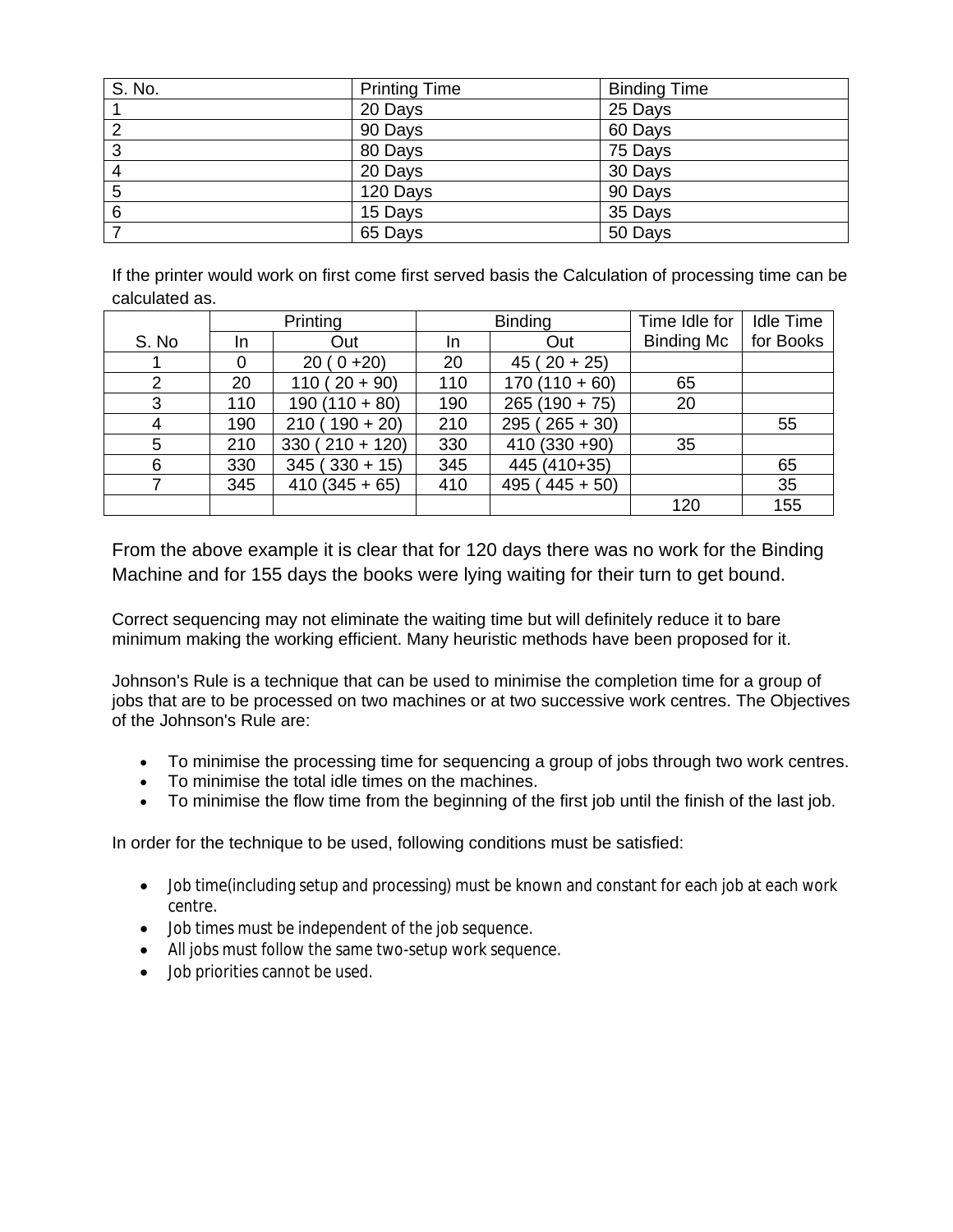The Johnson's Rule involves four steps

- 1. All jobs are listed, and the processing time of each machine is listed.
- 2. Select the job with the shortest processing time. If the shortest time lies on the first machine/work centre, the job is scheduled first. If the shortest time lies on the second machine/work centre, the job is scheduled at the end.

Ties in activity times can be broken arbitrarily.

- 3. Once the job is scheduled, go to step 4
- 4. Repeat steps2 and step3 to the remaining jobs, working towards the centre of the sequence.

Let us try to solve the problem of the printing press using the Johnson's Rule.

Let us try a simple example of a printing press, the press has two machines one printing press for printing and one binding machine for binding the books. The Press has received orders in the sequence given below.

| S. No. | <b>Printing Time</b> | <b>Binding Time</b> |
|--------|----------------------|---------------------|
| Book 1 | 20 Days              | 25 Days             |
| Book 2 | 90 Days              | 60 Days             |
| Book 3 | 80 Days              | 75 Days             |
| Book 4 | 20 Days              | 30 Days             |
| Book 5 | 120 Days             | 90 Days             |
| Book 6 | 15 Days              | 35 Days             |
| Book 7 | 65 Days              | 50 Days             |

The Book No 6 has minimum time for printing and as it is the first process therefore this book shall be printed first, we put job no 6 in the first place.

| -    | - |  |  |  |
|------|---|--|--|--|
| JOL. |   |  |  |  |

The next Books with minimum number of working days of 20 are 1 and 4 in this case the decision can be arbitrary but we decide on the number of days for the following job i.e., binding, and place book number 1 before book number 4 as it takes lesser number of days for binding and select Book No 1 followed by Book No 4.

| ----<br>ence<br>יי<br>. . |  |  |  |  |
|---------------------------|--|--|--|--|
| JOD                       |  |  |  |  |

The Book No 7 of the remaining jobs has minimum 50 days as time period in the second work i.e., binding and therefore the sequence no 7 shall be assigned to this job.

| . .<br>.   |  |  |  |  |
|------------|--|--|--|--|
| JOC<br>- - |  |  |  |  |

Similarly the Book No 2 also has minimum no of working days for the binding job and therefore the sequence no 6 shall be assigned to this Book.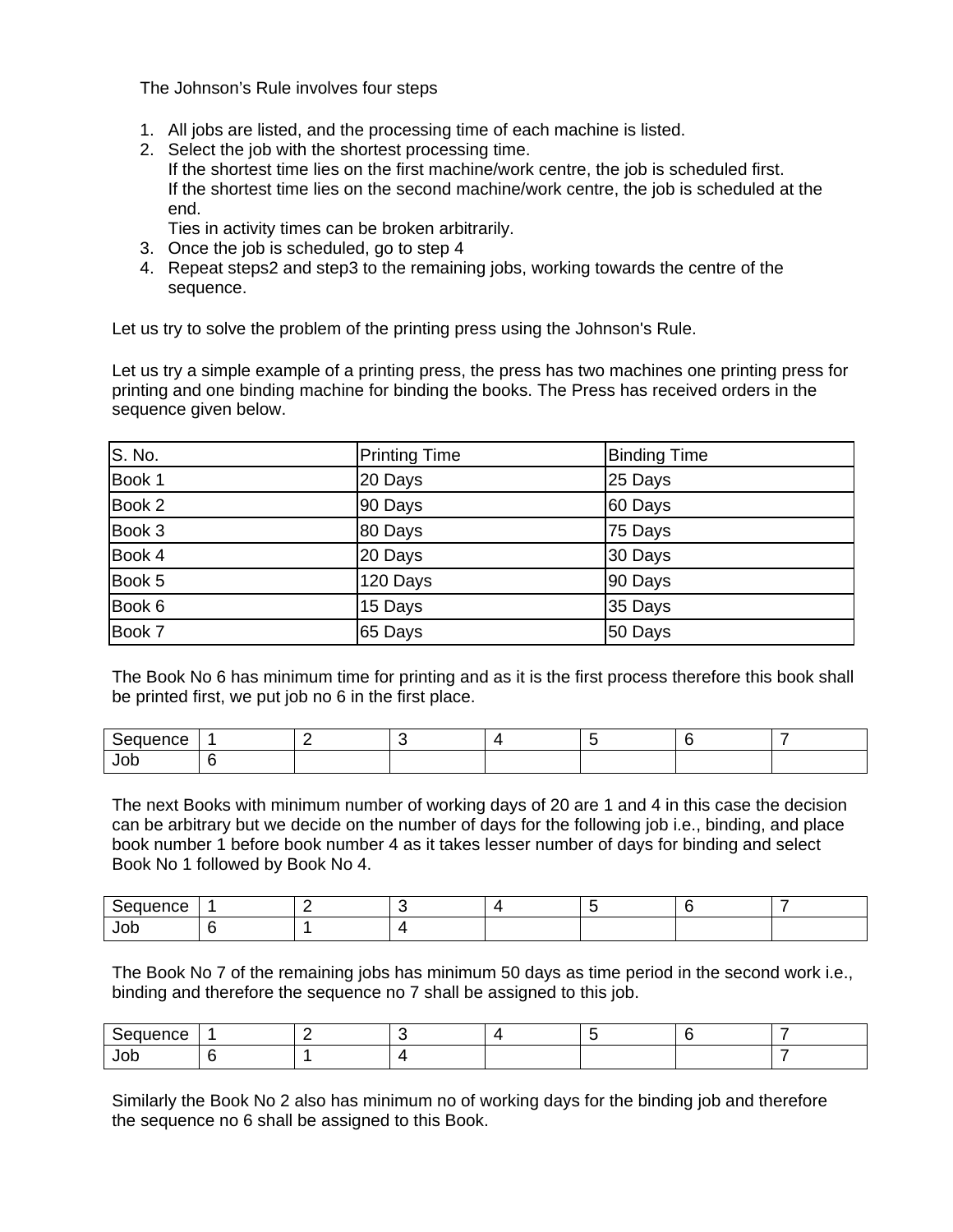| кæ   |  |  |     |  |
|------|--|--|-----|--|
| ึงบน |  |  | . . |  |

We are now left with Book No. 5 and three and following the above rule the Book No. 5 and three shall be assigned sequence 4 and five respectively.

| JOD |  |  |  |  |
|-----|--|--|--|--|

With the above mentioned sequence derived by applying the Johnson's Rule we can now calculate the printing and binding schedule with both in and out timings. We can prepare the activity table which is given below.

|                 |                | Printing      |     | <b>Binding</b>  | Time Idle for     | <b>Idle Time</b> |
|-----------------|----------------|---------------|-----|-----------------|-------------------|------------------|
| S. No           | In             | Out           | In. | Out             | <b>Binding Mc</b> | for Books        |
| 6               | $\overline{0}$ | $15(0+15)$    | 15  | $50(15+35)$     |                   |                  |
| 1               | 15             | $35(15+20)$   | 35  | $75(50+25)$     |                   | 15               |
| 4               | 35             | $55(35+20)$   | 55  | $105(75+30)$    |                   | 20               |
| $5\phantom{.0}$ | 55             | $175(55+120)$ | 175 | $265(175+90)$   | 70                |                  |
| 3               | 175            | $255(175+80)$ | 255 | $340(265+75)$   |                   | 10               |
| $\overline{2}$  | 255            | $345(255+90)$ | 345 | 405 (345+60)    | 5                 |                  |
| $\overline{7}$  | 345            | $410(345+65)$ | 410 | $460(410 + 50)$ |                   | 5                |
|                 |                |               |     | 460             | 75                | 50               |

If we compare it with the previously arranged sequence, The job of printing all seven books can now be finished in 460 days as compared to 505, the idle time for the binding machine gets reduced to 70 days against 120 days. It is quite evident that by applying simple rules of sequencing a lot of time and money can be saved. This was a simple example but in knitwear manufacturing we encounter relatively more difficult situations everyday and still we make arbitrary decisions. If we follow these decision making tools a lot of waiting time can be reduced which will result in reduced lead times.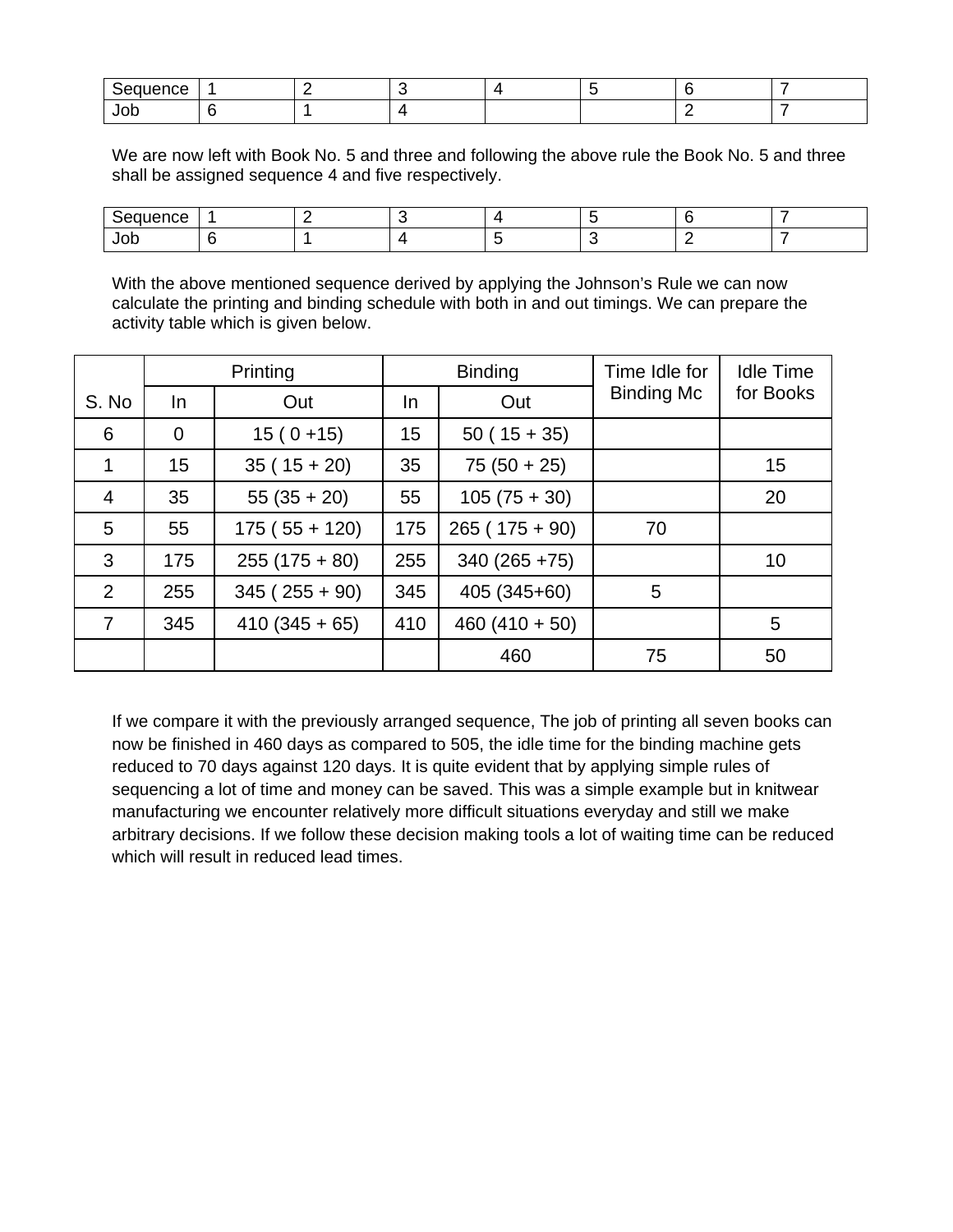However in garment manufacturing there are not just two operations but in fact the number of operations at times exceed twenty. The chart given below lists number of operations needed to manufacture sweaters.

|        |               | <b>Styles</b> |                | Time in minutes for Operations |       |       |              |       |       |                |                |                 |              |       |                |                |                         |                |       |       |       |              |
|--------|---------------|---------------|----------------|--------------------------------|-------|-------|--------------|-------|-------|----------------|----------------|-----------------|--------------|-------|----------------|----------------|-------------------------|----------------|-------|-------|-------|--------------|
|        |               |               | Style          | <b>Style</b>                   | Style | Style | <b>Style</b> | Style | Style | <b>Style</b>   | Style          | Style           | <b>Style</b> | Style | Style          | Style          | <b>Style</b>            | <b>Style</b>   | Style | Style | Style | <b>Style</b> |
| S. No. | Operation     |               |                |                                |       |       | b            | h     |       | 18             | 9              | 10 <sup>1</sup> | <b>11</b>    | 12    | 13             | 14             | 15                      | 16             | 17    | 18    | 19    | 20           |
|        | 1 Knitting    |               | 120            | 106                            | 121   | 112   | 134          | 138   | 104   | 136            | 91<br>.2       | 104             | 149          | 96    | 143            | 142            | 112                     | 96             | 113   | 150   | 142   | 132          |
|        | 2 Inspection  |               |                |                                |       |       |              |       |       |                |                |                 |              |       |                |                | 5                       | Б              |       |       |       |              |
|        | 3 Mending     |               |                | 3.5                            | 3.5   | 3.25  | 3.75         | 3.5   | 3.5   | 3.25           | 2.75           | 2.75            | 2.75         | 2.75  | 2.5            | 3.5            | 3.25                    | 3.5            | 3.75  | 3.75  | 3.25  |              |
|        | 4Basting      |               | 5              |                                |       |       |              |       |       | 5              |                |                 |              |       |                |                | 5                       |                |       |       |       |              |
|        | 5 Wash        |               | 15             | 15                             | 15    | 15    | 15           | 15    | 15    | 15             | 15             | 15              | 15           | 15    | 15             | 15             | 15                      | 15             | 15    | 15    | 15    | 15           |
|        | 6Dry          |               | 45             | 45                             | 45    | 45    | 45           | 45    | 45    | 45             | 45             | 45              | 45           | 45    | 45             | 45             | 45                      | 45             | 45    | 45    | 45    | 45           |
|        | 7 Press       |               | $\overline{5}$ |                                |       |       |              |       |       | $\overline{5}$ | $\overline{5}$ |                 |              |       | $\overline{5}$ |                | $\overline{\mathbf{5}}$ | 5              |       |       |       |              |
|        | 8 Inspection  |               | $\overline{5}$ |                                | 5     |       |              | 占     |       | $\overline{5}$ | 5              |                 |              |       |                |                | $\overline{\mathbf{5}}$ | 5              |       | 5     |       |              |
|        | 9 Cutting     |               |                | 3.5                            | 3.75  | 3.5   | 2.5          | 2.75  | 3.25  | 3.5            | 2.75           | 3.75            |              | 4.25  | 4.5            |                | 3.75                    |                | 4.35  | 3.5   | 3.25  |              |
|        | 10 Linking    |               | 40             | 44                             | 36.8  | 35.   | 32.8         | 47.6  | 41.2  | 33.2           | 50             | 32.4            | 47.2         | 48    | 36.8           | 39.<br>.61     | 48.                     | 50             | 31.2  | 44.4  | 40    | 40.4         |
|        | 11 Hand Sew   |               | 10             | 7.8                            | 8.5   | 11.4  | 9.6          | 10.3  | 12.4  | 12.5           | 9.2            | 8.1             | 8.4          | 7.6   | 8.3            | 10.6           | 11.1                    | 11.2           | 10    | 10.3  | 12    | 12.2         |
|        | 12 Inspection |               | $\overline{3}$ |                                |       |       |              |       |       | $\overline{3}$ |                |                 |              |       |                |                | 3                       |                |       |       |       |              |
|        | 13 Value Add  |               | 20             | 15.6                           | 19.8  | 17.4  | 11<br>4      | 22.8  | 12.4  | 23.8           | 27.4           | 27.8            | 27.6         | 28.6  | 18.6           | 28             | 26.2                    | 16.6           | 23    | 14.8  | 17.6  | 24           |
|        | 14 Inspection |               |                |                                |       |       |              |       |       | 3              |                |                 |              |       |                |                | 3                       |                |       |       |       |              |
|        | $15$ Trim     |               | $\overline{5}$ |                                |       |       |              | - 5   |       | $\overline{5}$ |                |                 |              |       |                |                | $\overline{5}$          |                |       |       |       |              |
|        | 16 Wash       |               | 25             | 25                             | 25    | 25    | 25           | 25    | 25    | 25             | 25             | 25              | 25           | 25    | 25             | 25             | 25                      | 25             | 25    | 25    | 25    | 25           |
|        | 17 Dry        |               | 45             | 45                             | 45    | 45    | 45           | 45    | 45    | 45             | 45             | 45              | 45           | 45    | 45             | 45             | 45                      | 45             | 45    | 45    | 45    | 45           |
|        | 18 Press      |               | $\overline{5}$ |                                |       |       |              |       |       | $\overline{5}$ |                |                 |              |       |                |                | $\overline{5}$          |                |       |       |       |              |
|        | 19 Inspection |               | 5              |                                |       |       |              |       |       | 5              | 5              |                 |              |       |                |                | 5                       |                |       |       |       |              |
|        | 20 Label      |               | $\overline{5}$ |                                | 5     |       |              | 片     |       | $\overline{5}$ | 5              |                 | 5            |       |                |                | $\overline{\mathbf{5}}$ | $\overline{5}$ |       | 5     |       |              |
|        | $21$ Tag      |               | $\overline{2}$ |                                |       |       |              |       |       | $\overline{2}$ |                |                 |              |       |                |                | $\overline{2}$          | $\overline{2}$ |       |       |       |              |
|        | 22 Fold       |               | $\overline{3}$ |                                |       |       |              |       |       | $\overline{3}$ |                |                 |              |       |                |                | $\overline{3}$          | $\overline{3}$ |       |       |       |              |
|        | 23 Pack       |               | $\overline{2}$ |                                |       |       |              |       |       | $\overline{2}$ | $\overline{2}$ |                 |              |       | $\overline{2}$ | $\overline{2}$ | $\overline{2}$          | $\overline{2}$ |       |       |       |              |

If we make a close observation of this list we can safely deduce from the data above that most of the operations the time difference is not big enough to make a noticeable difference in the reduction of waiting time by having a correct sequence, however we also observe that many a operations have almost same timings and a few have a little time variations and about three operations have different timings.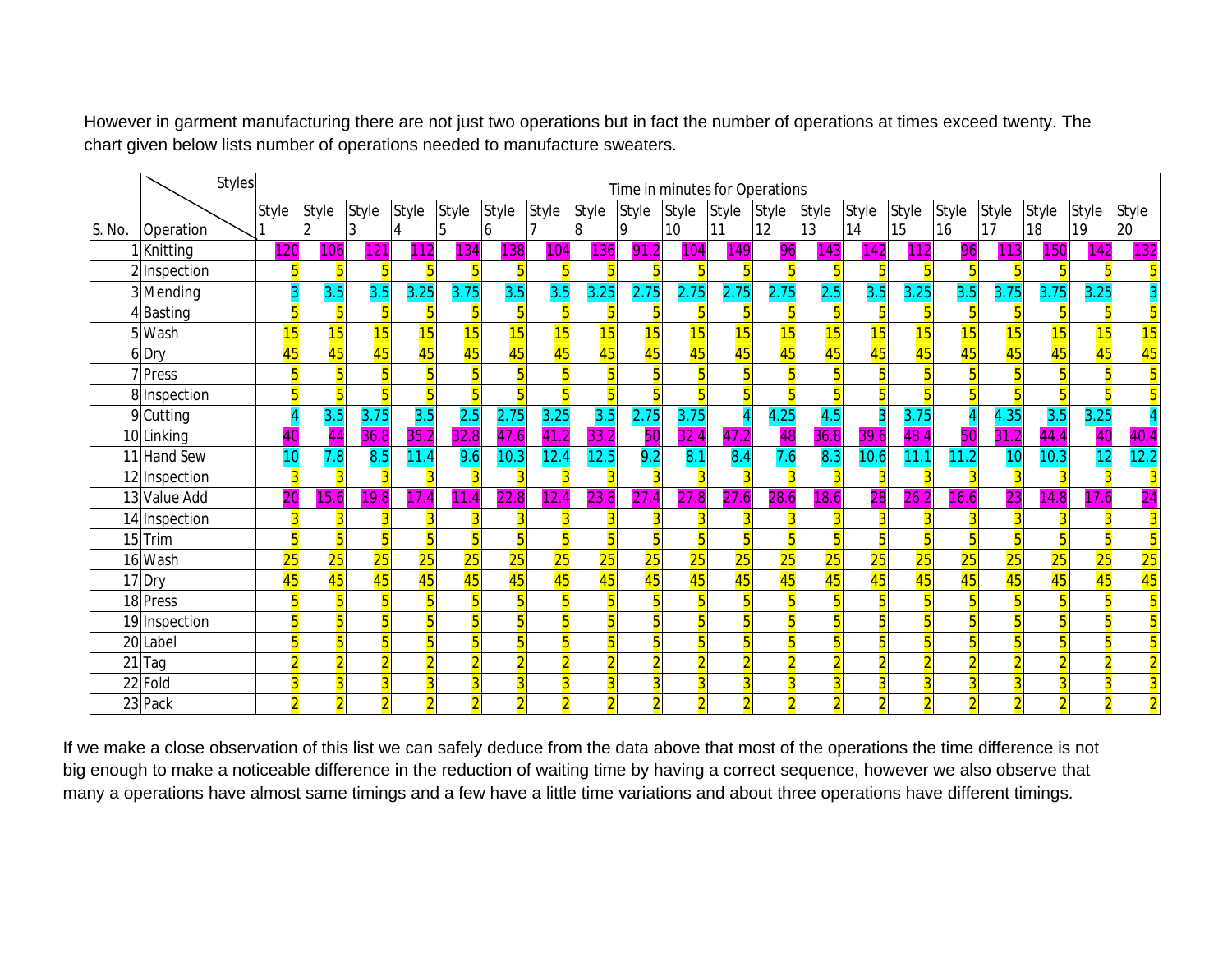|        | <b>Styles</b>          |                 | Time in minutes for Operations |                          |                |                 |                 |                 |                 |                 |                |                         |                 |                |                 |                |                 |                |                 |                 |       |
|--------|------------------------|-----------------|--------------------------------|--------------------------|----------------|-----------------|-----------------|-----------------|-----------------|-----------------|----------------|-------------------------|-----------------|----------------|-----------------|----------------|-----------------|----------------|-----------------|-----------------|-------|
|        |                        | Style           | Style                          | Style                    | Style          | Style           | <b>Style</b>    | Style           | Style           | Style           | Style          | Style                   | <b>Style</b>    | <b>Style</b>   | <b>Style</b>    | Style          | Style           | Style          | Style           | <b>Style</b>    | Style |
| S. No. | Operation              |                 | 2                              | 3                        |                | 5               | 6               |                 | 8               | 9               | 10             | 111                     | 12              | 13             | 14              | 15             | 16              | 17             | 18              | 19              | 20    |
|        | Knitting               | 120             | 106                            | 121                      | 112            | 134             | 138             | 104             | 136             | 91.2            | 104            | 149                     | 96              | 143            | 142             | 112            | 96              | 113            | 150             | 142             | 132   |
|        | 2 Inspection           |                 |                                |                          |                |                 |                 |                 |                 |                 |                |                         |                 |                |                 |                |                 |                |                 |                 |       |
|        | 3 Mending              |                 | 3.5                            | 3.5                      | 3.25           | 3.75            | 3.5             | 3.5             | 3.25            | 2.75            | 2.75           | 2.75                    | 2.75            | 2.5            | 3.5             | 3.25           | 3.5             | 3.75           | 3.75            | 3.25            |       |
|        | 4Basting               |                 |                                |                          |                |                 |                 |                 | 5               |                 |                |                         |                 |                |                 |                |                 |                |                 |                 |       |
|        | 5 Wash                 | 15              | 15                             | 15                       | 15             |                 | 15              | 15              | 15              | 15              | 15             | 15                      | 15              | 15             | 15              | 15             | 15              | 15             | 15              | 15              | 15    |
|        | 6Dry                   | 45              | 45                             | 45                       | 45             | 45              | 45              | 45              | 45              | 45              | 45             | 45                      | 45              | 45             | 45              | 45             | 45              | 45             | 45              | 45              | 45    |
|        | 7 Press                |                 |                                |                          |                |                 |                 |                 |                 |                 |                |                         |                 |                |                 |                |                 |                |                 |                 |       |
|        | 8 Inspection           |                 |                                |                          |                |                 |                 |                 | $\overline{5}$  |                 |                |                         |                 |                |                 |                |                 | 5              |                 |                 |       |
|        | Sum 1                  | 203             | 189                            | 205                      | 195            | 218             | 222             | 188             | 219             | 174             | 187            | 232                     | 179             | 225            | 225             | 195            | 180             | 197            | 234             | 225             | 215   |
|        | $\overline{9}$ Cutting |                 | 3.5                            | 3.75                     | 3.5            | 2.5             | 2.75            | 3.25            | 3.5             | 2.75            | 3.75           |                         | 4.25            | 4.5            |                 | 3.75           | $\overline{4}$  | 4.35           | 3.5             | 3.25            |       |
|        | 10 Linking             | 40              | 44                             | 36.8                     | 35.2           | 32.8            | 47.6            | 41.2            | 33.2            | 50              | 32.4           | 47.2                    | 48              | 36.8           | 39.6            | 48.4           | 50              | 31.2           | 44.4            | 40              | 40.4  |
|        | 11 Hand Sew            | 10              | 7.8                            | 8.5                      | 11.4           | 9.6             | 10.3            | 12.4            | 12.5            | 9.2             | 8.1            | 8.4                     | 7.6             | 8.3            | 10.6            | 11.1           | 11.2            | 10             | 10.3            | 12              | 12.2  |
|        | 12 Inspection          |                 |                                |                          | З              |                 |                 | 3               | B               |                 |                |                         | R               |                |                 | $\overline{3}$ |                 | 3              |                 |                 |       |
|        | Sum <sub>2</sub>       | 57              | 58.3                           | 52.1                     | 53.1           | 47.9            | 63.7            | 59.9            | 52.2            | 65              | 47.3           | 62.6                    | 62.9            | 52.6           | 56.2            | 66.3           | 68.2            | 48.6           | 61.2            | 58.3            | 59.6  |
|        | 13 Value Add           | $\overline{20}$ | 15.6                           | 19.8                     | 17.4           | 11.4            | 22.8            | 12.4            | 23.8            | 27.4            | 27.8           | 27.6                    | 28.6            | 18.6           | 28              | 26.2           | 16.6            | 23             | 14.8            | 17.6            | 24    |
|        | 14 Inspection          |                 |                                | 3                        | 3              |                 | 3               | 3               | 3               | 3               |                |                         |                 | 3              |                 | 3              | 3               | 3              |                 |                 |       |
|        | 15 Trim                |                 | 5                              | 5                        | $\overline{5}$ |                 | $\overline{5}$  | 5               | $\overline{5}$  | 5               | 5              | $\overline{5}$          | $\overline{5}$  | $\overline{5}$ |                 | $\overline{5}$ | $\overline{5}$  | $\overline{5}$ |                 | 5               | 5     |
|        | 16 Wash                | $\overline{25}$ | 25                             | $\overline{25}$          | 25             | $\overline{25}$ | $\overline{25}$ | $\overline{25}$ | $\overline{25}$ | $\overline{25}$ | 25             | 25                      | $\overline{25}$ | 25             | $\overline{25}$ | 25             | $\overline{25}$ | 25             | $\overline{25}$ | $\overline{25}$ | 25    |
|        | 17 Dry                 | 45              | 45                             | 45                       | 45             | 45              | 45              | 45              | 45              | 45              | 45             | 45                      | 45              | 45             | 45              | 45             | 45              | 45             | 45              | 45              | 45    |
|        | 18 Press               | 5               | 5                              | 5                        | 5              |                 | 5               | 5               | 5               | 5               |                | 5                       | 5               | 5              |                 | 5              | 5               | 5              |                 |                 | 5     |
|        | 19 Inspection          |                 | 5                              |                          | 5              |                 | $\overline{5}$  | 5               | 5               | 5 <sub>l</sub>  |                | 5                       | 5               | 5              |                 | 5              | 5               | 5              |                 |                 |       |
|        | 20 Label               |                 |                                |                          | 5              |                 |                 | 5               | 5               | 5               |                | 5                       | 5               | 5              |                 | 5              | 5               | 5              |                 |                 |       |
| 21     | Tag                    |                 |                                |                          | $\overline{2}$ |                 |                 | $\overline{2}$  | $\overline{2}$  |                 |                |                         |                 | $\overline{2}$ |                 |                |                 | $\overline{2}$ |                 |                 |       |
|        | 22 Fold                | 3               |                                | 3                        | 3              |                 |                 | 3               | $\overline{3}$  | 3               |                | 3                       |                 | 3              |                 | 3              | 3               | 3              |                 |                 |       |
|        | 23 Pack                |                 |                                | $\overline{\mathcal{L}}$ | $\overline{2}$ |                 | $\overline{2}$  | $\overline{2}$  | $\overline{2}$  | $\overline{2}$  | $\overline{2}$ | $\overline{2}$          | $\overline{2}$  | $\overline{2}$ |                 | $\overline{2}$ | $\overline{2}$  | $\overline{2}$ |                 |                 |       |
|        | Sum <sub>3</sub>       | 120.0           | 115.6                          | 119.8                    | 117.4          | 111.4           | 122.8           | 112.4           | 123.8           |                 |                | 127.4 127.8 127.6 128.6 |                 |                | 118.6 128.0     | 126.2          | 116.6           | 123.0          | 114.8           | 117.6           | 124.0 |

We can therefore safely make three groups of these operations in sequence and these three groups are marked in the table given below.